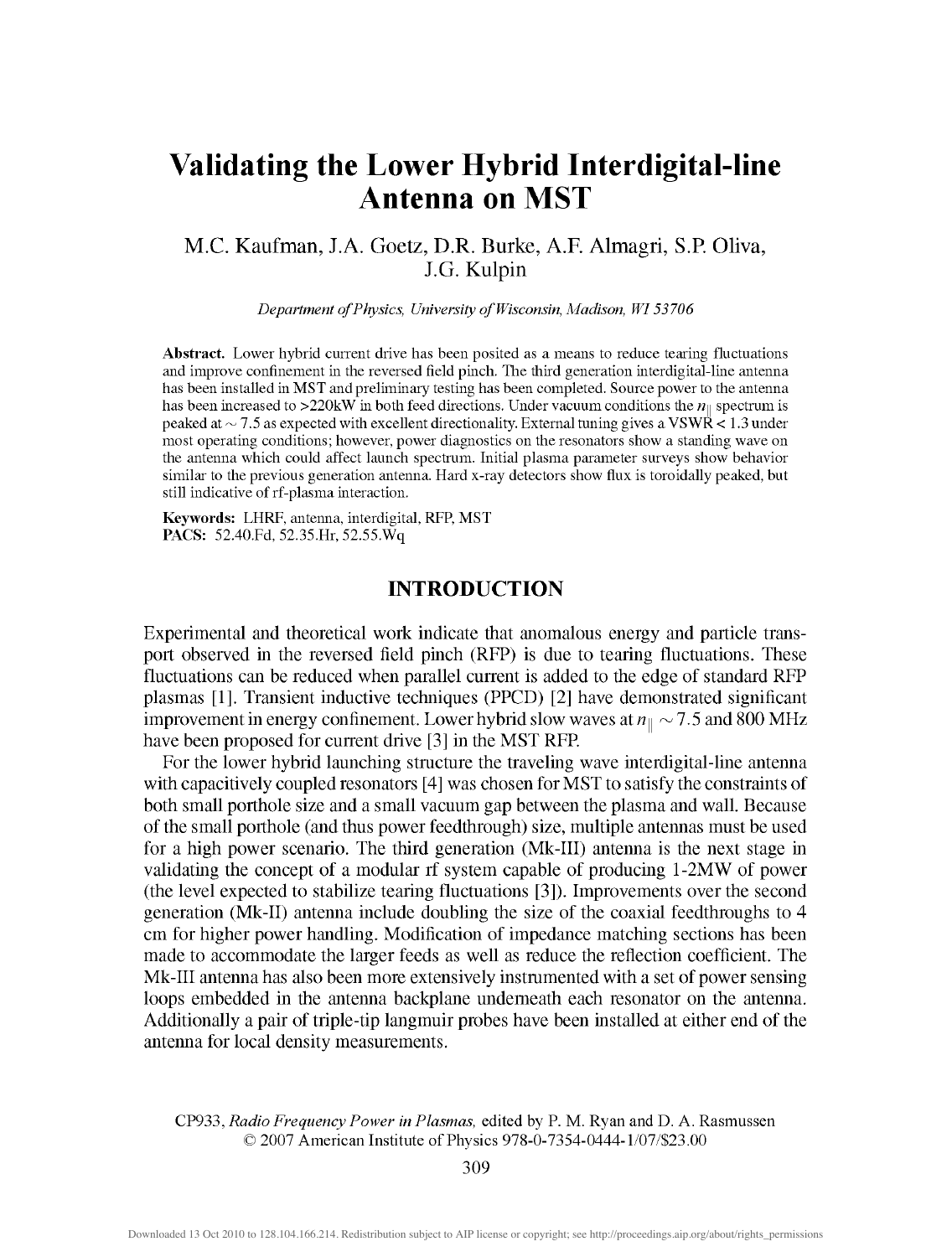For increased source power beyond the 80kW delivered to the second generation antenna, the power supply and pulse-forming network has been upgraded from 27kV/8 A for 10 ms to  $45kV/17A$  for 25 ms in a single klystron tube system, with the design goal of a 4-fold increase in source power. The upgraded PFN also has capability of powering two additional klystrons at the same power

### EXPERIMENTAL OBSERVATIONS

The third generation antenna has been able to handle just over 220kW of source power in both feed directions. A Varian-955A 50kW CW klystron is driven at twice its rated voltage and current to produce the rf input power. This power level appears to constitute the present limit of the klystron and power supply rather than the antenna stracture.

Extensive modeling with CST Microwave Studio<sup>TM</sup> was done with the intent of improving the antenna impedance matching sections and with a design goal of a VSWR < 1.1, a major improvement over Mk-II's VSWR of  $\sim$  2 [5]. The antenna, during fabrication, showed an unacceptably high reflection coefficient. Vector voltage measurements showed a large standing wave in the radiating section of the antenna, apparently due to an impedance mismatch. Small modifications of the matching section reduced but did not eliminate the standing wave. Despite the modifications, external tuning was required to achieve a VSWR < 1.3 under most operating conditions.

Figure 1 shows the decay of rf power as the wave travels down the antenna under both vacuum and plasma loading conditions. The measurement is done using the power sensing loops beneath the resonators in the radiating section of the antenna. A model [6] of antenna loading gives an expectation of an exponential damping of the power due to coupling with the plasma as it travels down the antenna. In the vacuum case, damping is due to resistive losses in the antenna structure.



**FIGURE 1.** Measurement of damping length of **FIGURE 2.** Launch  $n_{\parallel}$  spectrum of the antenna under plasma loading.  $p$  pulses.



rf power flowing down the antenna in vacuum and in both power feed directions during high power

310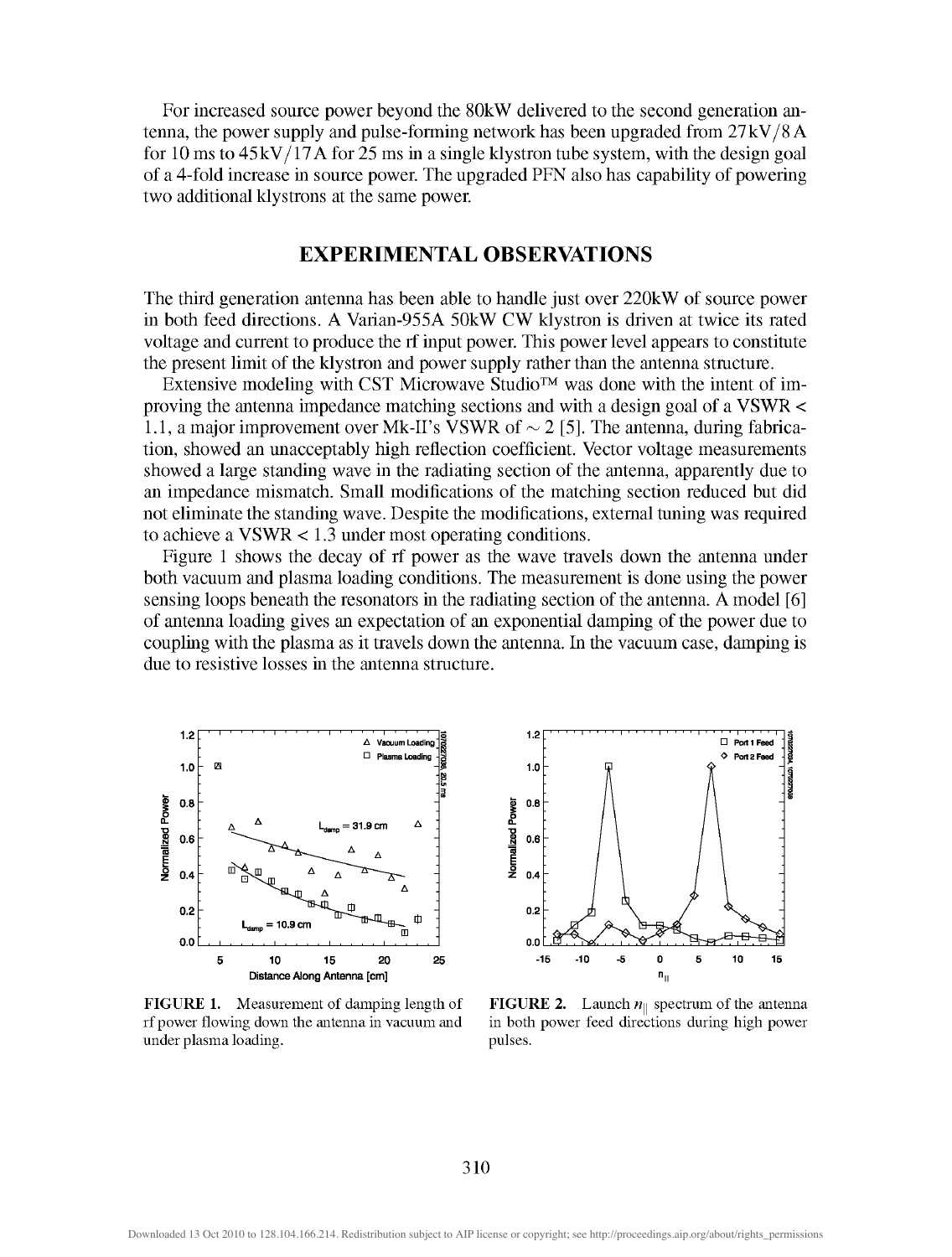In both cases in the Figure, the coupling loops under resonators at the edges of the antenna aperture show much higher power than expected from either an exponential damping model or the power flow in the middle of the antenna. These data cannot be explained, but because these artifacts are present in the vacuum loading data, they do not appear to be plasma induced. These resonators are not fully within the radiating section of the antenna, and they are also directly adjacent to the impedence matching sections of the antenna. Either of these conditions may cause the power measurement to be affected, but neither of these explanations has been fully explored.

If the outlying power measurements are disregarded, then a good exponential fit can be made to the data. The vacuum damping length of 31.9 cm corresponds to losses of 0.16dB per resonator. Under the plasma conditions for the data in Figure 1,  $L_{damp}$ 10.9 cm, giving  $\sim$ 48% of the source power coupled to the plasma.

Vector electronics for each power sensing loop on the antenna as well as a larger number of loops allows measurement of not only the power, but also the relative phasing of the wave as it travels down the antenna stracture. Given these, we can calculate the launched  $n_{\parallel}$  spectrum. Figure 2 shows the launch spectrum of two high power shots in both feed directions. As expected, most of the power is peaked around  $n_{\parallel} \sim \pm 7.5$  with good directivity with the port 2 feed and the indication of a small backward wave in the port 1 feed direction

Hard x-ray detection is currently the primary means to detect interaction of the LH wave with the plasma. A movable CdZnTe detector has been placed at various toroidal locations around the machine to measure the intensity of rf-induced x-ray production. In these experiments, we employ 400kA plasmas at densities above  $0.75 \times 10^{13}$  cm<sup>-3</sup> with 160kW of source rf power; for non-rf plasmas with these parameters hard x-rays are almost nonexistent above lOkeV. Figures 3 and 4 show the x-ray energy spectra at  $-30^{\circ}$ ,  $0^{\circ}$ , and  $30^{\circ}$  toroidally away from the antenna for both feed directions. Additional measurements were taken at  $-150^{\circ}$  and  $90^{\circ}$  away, but very few counts were observed at these locations.



for a port 1 feed direction. for a port 2 feed direction.



FIGURE 3. Hard x-ray flux vs photon energy FIGURE 4. Hard x-ray flux vs photon energy

311